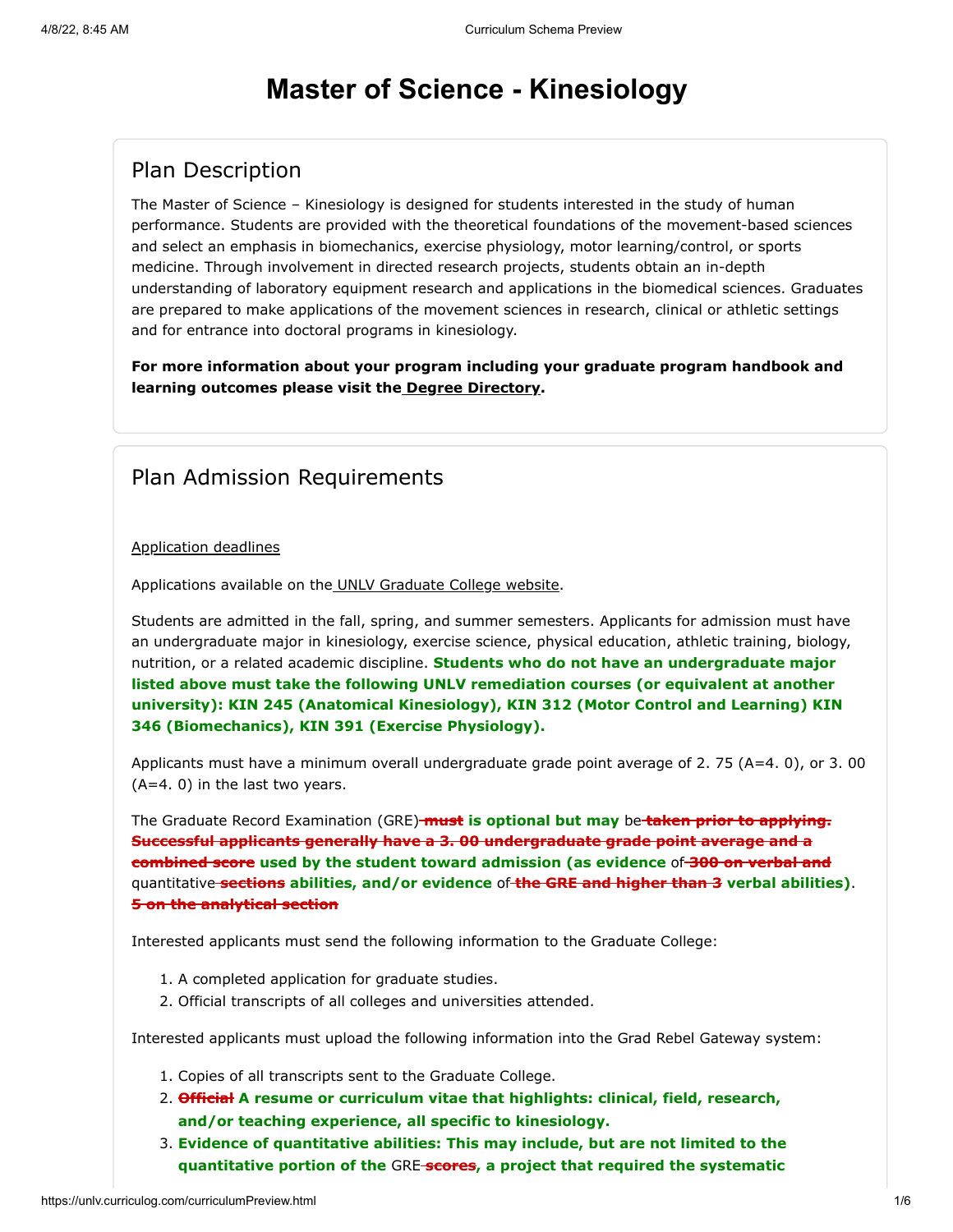**handling of data, grade in an upper-level statistics course, or an assignment in which data was collected and analyzed.**

- 4. **Evidence of verbal abilities: This may include, but are not limited to the verbal portion of the GRE, a review of literature, a culminating experience document, or an end-of-semester assignment**.
- 5. A letter of intent that addresses: **Reason(s) for wishing to earn an advanced degree Preferred faculty mentor(s) (aligned with the students' research direction). Further explanation of clinical, field, research, or teaching experience noted in the resume, if desired**. Motivation for attending UNLV. Summary of educational goals. Summary of **intended** research activities and interests. **Possible faculty mentors.**
- 6. Two letters of recommendation from persons familiar with the applicant's academic record and potential for graduate study.

[All domestic and international applicants must review and follow the Graduate College Admission and](http://www.unlv.edu/graduatecollege/futurestudents) Registration Requirements.

*Students are accepted into a degree program as described in the Graduate Catalog. The faculty and corresponding sub-disciplines and sub-plans within the described programs are subject to change at any time.*

#### Plan Requirements

*See Subplan Requirements below.*

[Subplan 1: Thesis](#page-1-0)

[Subplan 2: Non-Thesis](#page-3-0)

# Subplan 1 Requirements: Thesis

<span id="page-1-0"></span>Total Credits Required: 33

# Course Requirements

#### Biomechanics Course – Credits: 3

Complete one of the following courses:

KIN 656 Biomechanics of Endurance Performance 33 KIN 736 Biomechanical Applications in Kinesiology 3 KIN 737 Biomechanics of Strength 3 KIN 743 Research Techniques in Biomechanics 3

# Motor Learning/Motor Control Course – Credits: 3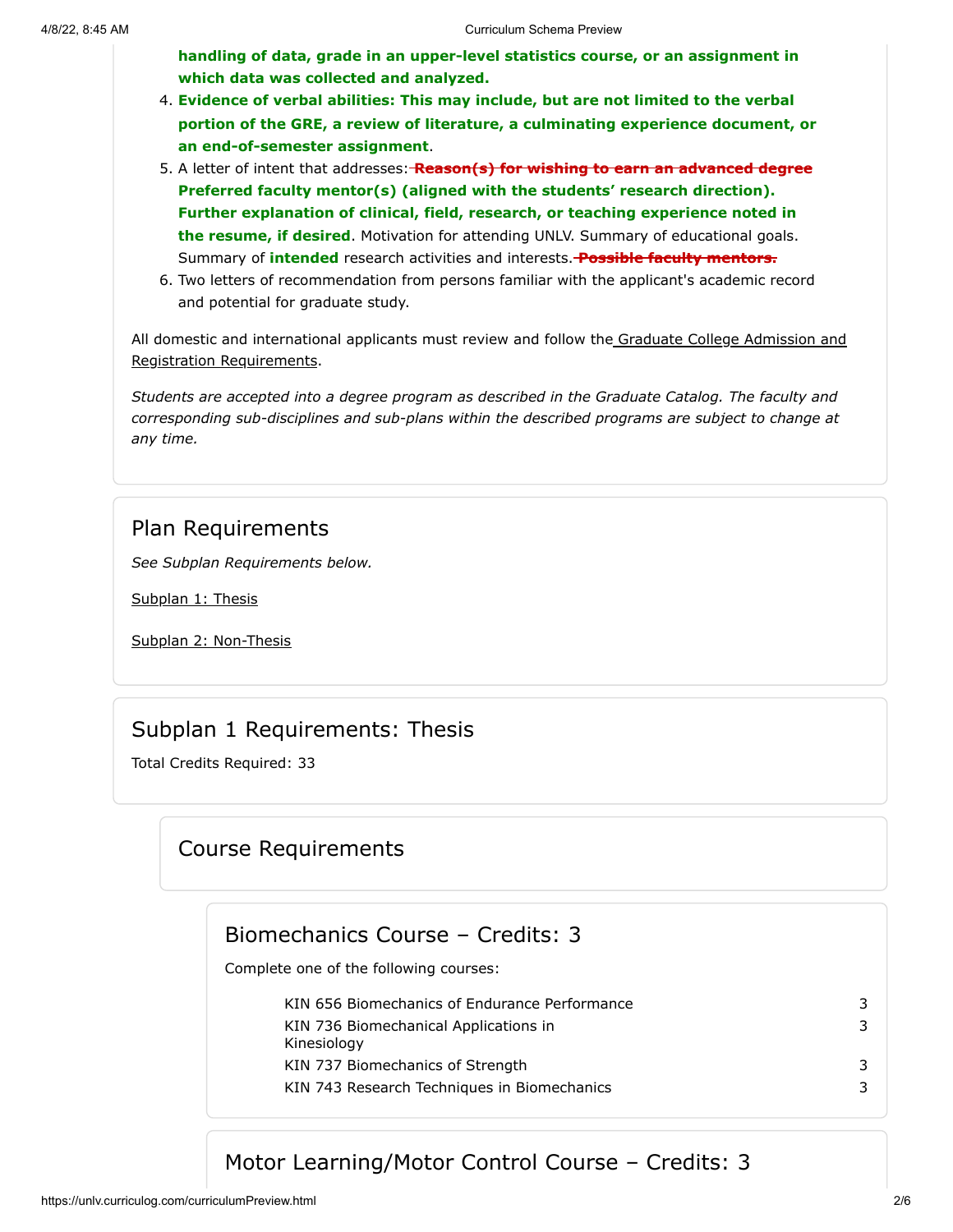Complete one of the following courses:

| KIN 760 Motor Skill Learning and Performance | 3 |
|----------------------------------------------|---|
| KIN 761 Human Motor Control                  | 3 |
| KIN 762 Motor Learning Applications          | 3 |
| KIN 765 Neurophysiology of Movement          | 3 |
|                                              |   |

## Exercise Physiology Course – Credits: 3

Complete one of the following courses:

| KIN 657 Physiology of Endurance Performance |  |
|---------------------------------------------|--|
| KIN 740 Advanced Exercise Physiology        |  |

## Research Courses – Credits: 6

Complete 6 credits by completing all of the following courses:

KIN 750 Research Methods in Kinesiology and Nutrition Sciences Research KIN 751 Selected Application of Statistical Techniques I

# Specialization Courses – Credits: 9

Complete 9 credits of advisor-approved coursework. Research opportunities and course work are available in biomechanics, exercise physiology, motor learning/motor control, and sports medicine.

# Elective Courses – Credits: 3

Complete 3 credits of advisor-approved elective coursework.

Thesis – Credits: 6

KIN 749 Thesis  $3 - 6$ 

3

3

#### Degree Requirements

- 1. Completion of a minimum of 33 credits with a minimum GPA of 3.00.
- 2. In consultation with their advisor, a student will organize a thesis committee of at least three departmental members. In addition, a fourth member from outside the department, known as the Graduate College Representative, must be appointed. An additional committee member may be added at the student and department's discretion. Please see Graduate College policy for committee appointment guidelines.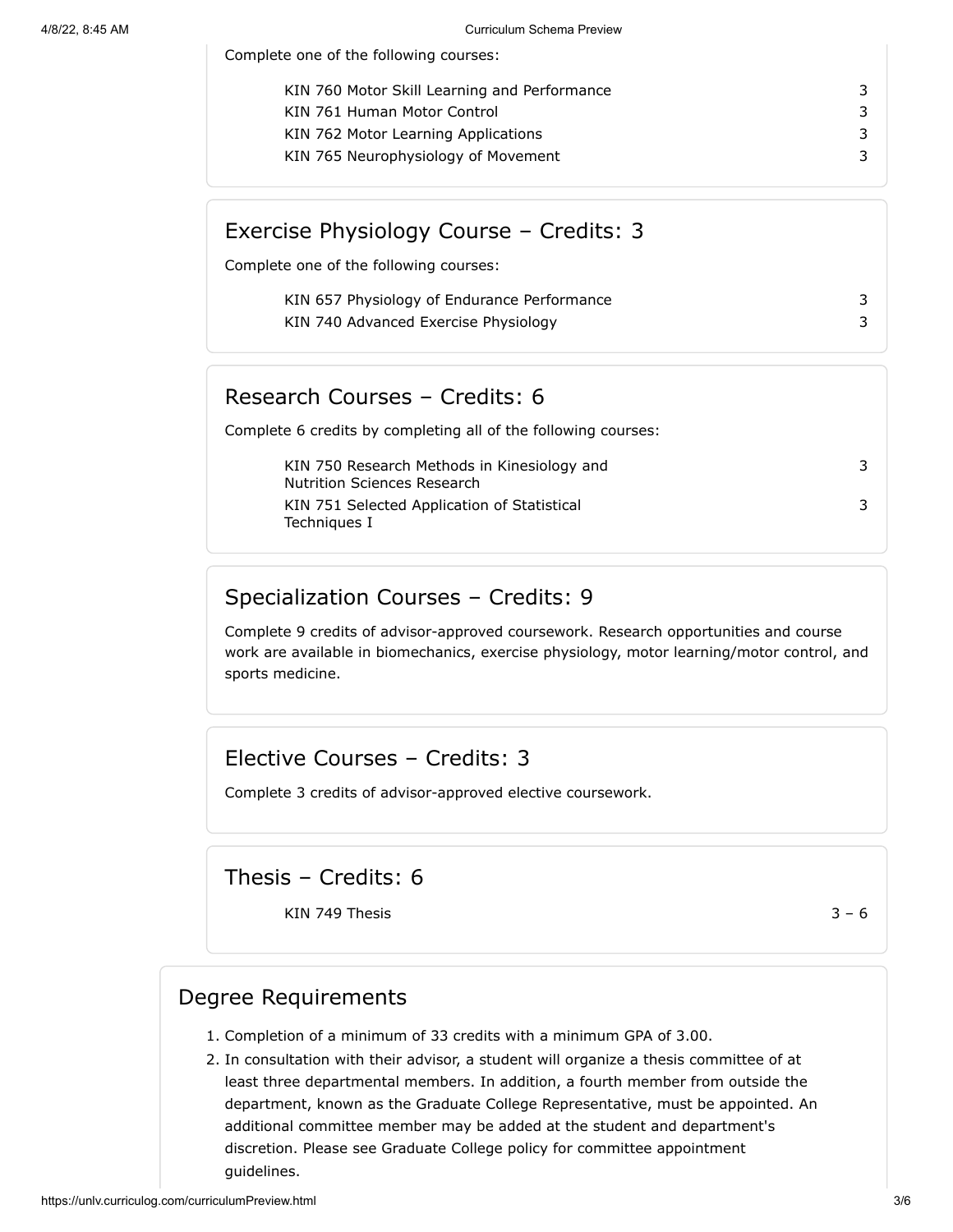# Graduation Requirements

- 1. The student must submit all required forms to the Graduate College as well as apply for graduation up to two semesters prior to completing their degree requirements.
- 2. The student must submit and successfully defend their thesis by the posted deadline. The defense must be advertised and is open to the public.
- 3. After the thesis defense, the student must electronically submit a properly formatted pdf copy of their thesis to the Graduate College for format check. Once the thesis format has been approved by the Graduate College, the student will submit the approved electronic version to ProQuest. Deadlines for thesis defenses, format check submissions, and the final ProQuest submission can be found [here.](https://www.unlv.edu/graduatecollege/graduation-deadlines)

# Subplan 2 Requirements: Non-Thesis

<span id="page-3-0"></span>Total Credits Required: 33

# Course Requirements

#### Biomechanics Course – Credits: 3

Complete one of the following courses:

| KIN 656 Biomechanics of Endurance Performance | 3 |
|-----------------------------------------------|---|
| KIN 736 Biomechanical Applications in         | 3 |
| Kinesiology                                   |   |
| KIN 737 Biomechanics of Strength              | 3 |
| KIN 743 Research Techniques in Biomechanics   | 3 |

# KIN 760 Motor Skill Learning and Performance 3 KIN 761 Human Motor Control 3 KIN 762 Motor Learning Applications 3 Motor Learning/Motor Control Course – Credits: 3 Complete one of the following courses:

KIN 765 Neurophysiology of Movement 33

# Exercise Physiology Course – Credits: 3

Complete one of the following courses:

KIN 657 Physiology of Endurance Performance 3 KIN 740 Advanced Exercise Physiology 3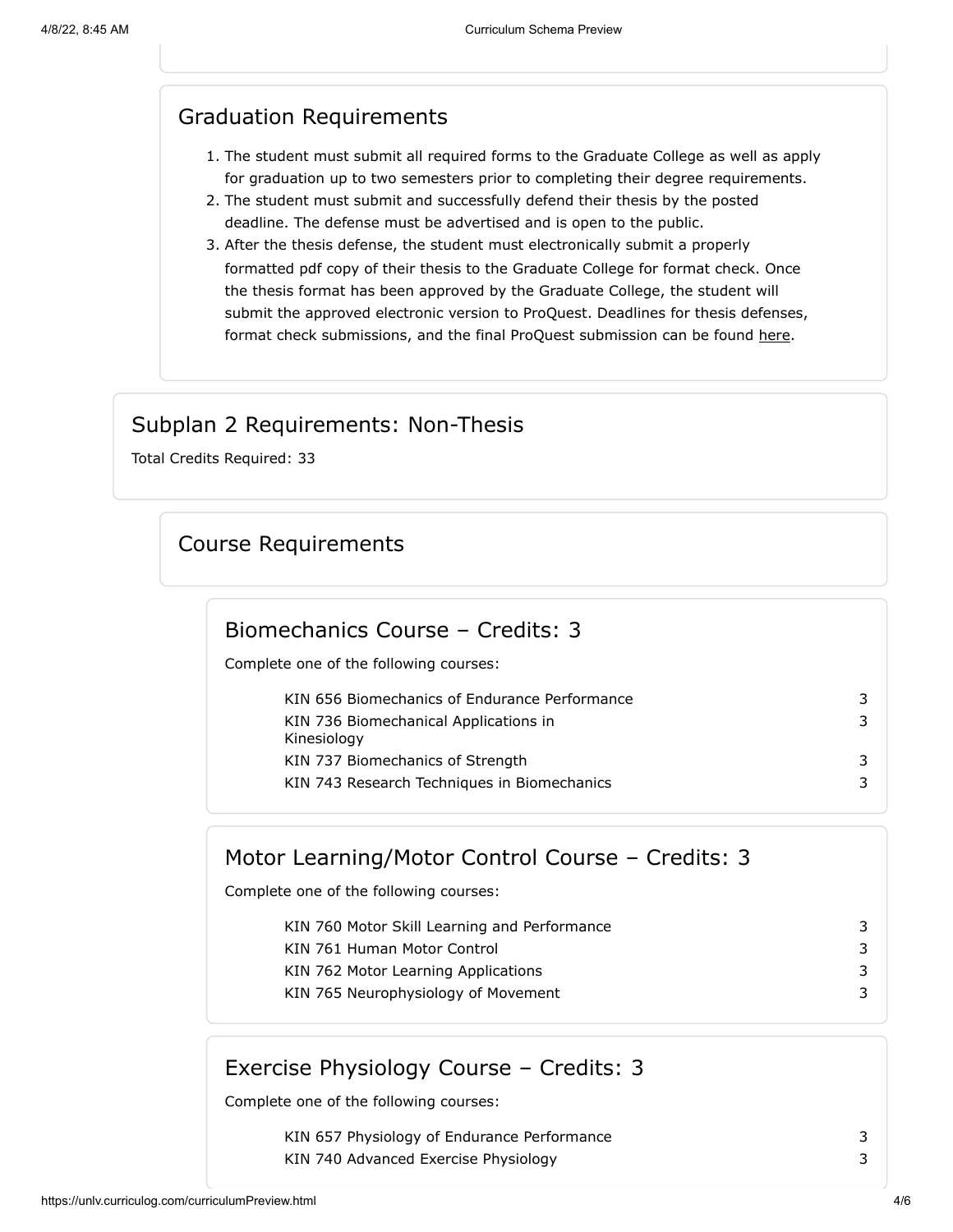# Research Courses – Credits: 6

Complete 6 credits by completing all of the following courses:

| KIN 750 Research Methods in Kinesiology and<br>Nutrition Sciences Research |  |
|----------------------------------------------------------------------------|--|
| KIN 751 Selected Application of Statistical<br>Techniques I                |  |

## Specialization Courses – Credits: 9

Complete 9 credits of advisor-approved coursework. Research opportunities and course work are available in biomechanics, exercise physiology, motor learning/motor control, and sports medicine.

## Elective Courses – Credits: 6

Complete 6 credits of advisor-approved elective coursework.

#### Professional Paper – Credits: 3

KIN 748 Professional Paper  $1 - 6$ 

#### Degree Requirements

- 1. Completion of a minimum of 33 credits with a minimum GPA of 3.00.
- 2. In consultation with their advisor, a student will organize a committee of at least three departmental members. In addition, a fourth member from outside the department, known as the Graduate College Representative, must be appointed. An additional committee member may be added at the student and department's discretion. Please see Graduate College policy for committee appointment guidelines.

#### Graduation Requirements

- 1. The student must submit all required forms to the Graduate College as well as apply for graduation up to two semesters prior to completing their degree requirements.
- 2. The student must successfully complete a professional paper.

#### Plan Graduation Requirements

*Refer to your subplan for Graduation Requirements.*